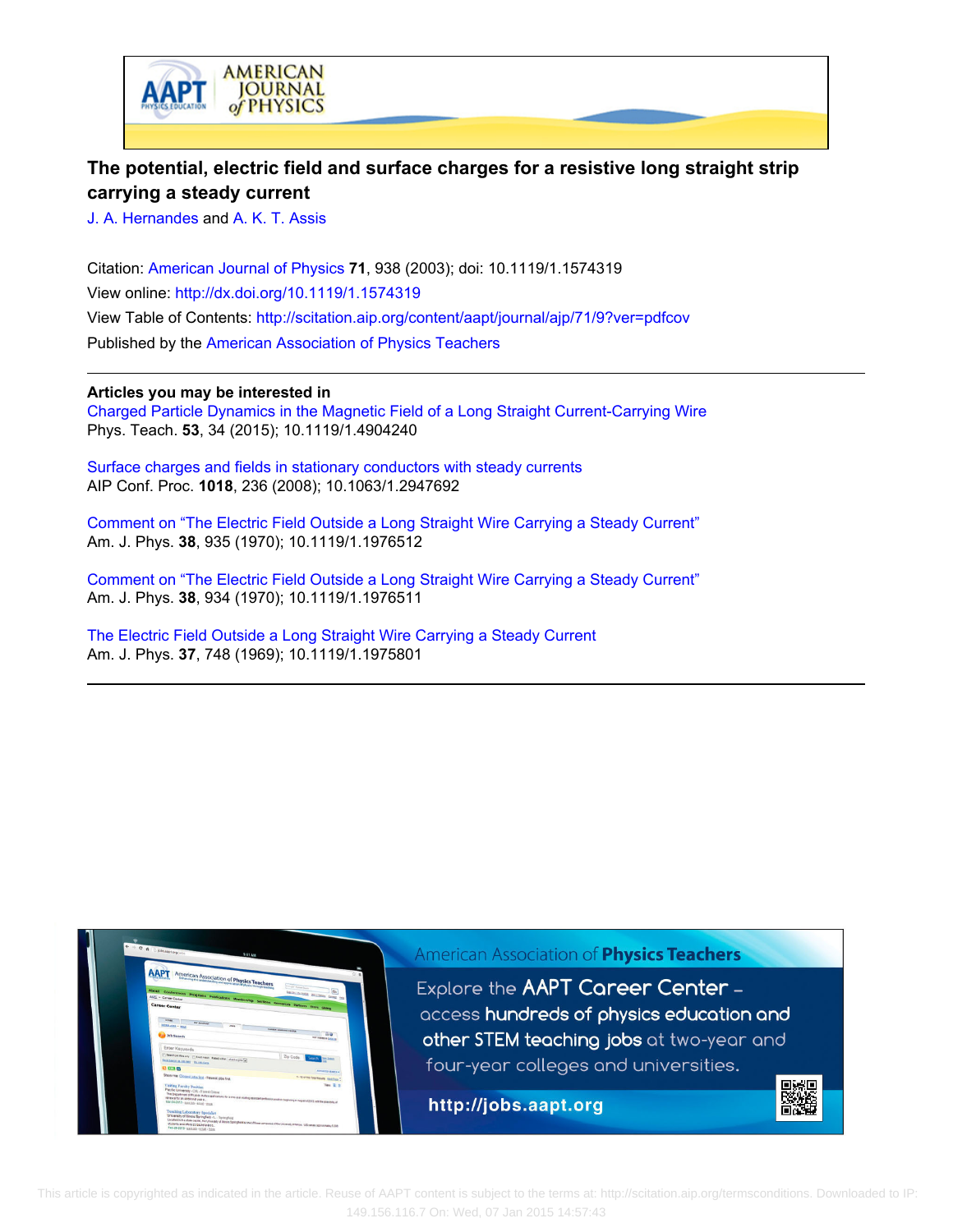# **The potential, electric field and surface charges for a resistive long straight strip carrying a steady current**

J. A. Hernandes<sup>a)</sup> *Instituto de Fı´sica ''Gleb Wataghin,'' Universidade Estadual de Campinas-Unicamp, 13083-970 Campinas, Sa˜o Paulo, Brazil*

A. K. T. Assis<sup>b)</sup> *Institut fu¨r Geschichte der Naturwissenschaften, Universita¨t Hamburg, Bundesstrasse 55, D-20146 Hamburg, Germany*

(Received 20 March 2002; accepted 24 March 2003)

We consider a long resistive straight strip carrying a constant current and calculate the potential and electric field everywhere in space and the density of surface charges along the strip. We compare these calculations with experimental results. © *2003 American Association of Physics Teachers.*  $[DOI: 10.1119/1.1574319]$ 

#### **I. THE PROBLEM**

Recently there has been renewed interest in the electric field outside stationary resistive conductors carrying a constant current. $1-7$  We consider a case that has not been treated in the literature, namely, a constant current flowing uniformly over the surface of a stationary and resistive straight strip. Our goal is to calculate the potential  $\phi$  and electric field **E** everywhere in space and the surface charge distribution  $\sigma$  along the strip that creates this electric field.

We consider a strip in the  $y=0$  plane localized in the region  $-a \lt x \lt a$  and  $-\ell \lt z \lt \ell$ , such that  $\ell \ge a \ge 0$ . The medium around the strip is taken to be air or vacuum. The constant current *I* flows uniformly along the positive *z* direction with a surface current density given by  $K = I\hat{z}/2a$  (see Fig. 1). By Ohm's law this uniform current distribution is related to a spatially constant electric field on the surface of the strip. In the steady state this electric field can be related to the potential by  $\mathbf{E} = -\nabla \phi$ . This relation means that along the strip the potential is a linear function of *z* and independent of *x*. The problem can then be solved by finding the solution of Laplace's equation  $\nabla^2 \phi = 0$  in empty space and applying the boundary conditions.

### **II. THE SOLUTION**

Due to the symmetry of the problem, it is convenient to use elliptic-cylindrical coordinates  $(n, \varphi, z)$ .<sup>8</sup> These variables can take the following values:  $0 \le \eta \le \infty$ ,  $0 \le \varphi \le 2\pi$ , and  $-\infty \leq z \leq \infty$ . The relation between Cartesian  $(x, y, z)$  and elliptic-cylindrical coordinates is given by

$$
x = a \cosh \eta \cos \varphi, \tag{1a}
$$

$$
y = a \sinh \eta \sin \varphi, \tag{1b}
$$

$$
z=z,\tag{1c}
$$

where *a* is the constant semi-thickness of the strip. The inverse relations are given by

$$
\eta = \tanh^{-1} \sqrt{\frac{x^2 - y^2 - a^2 + \Omega}{2x^2}},
$$
\n(2a)

$$
\varphi = \tan^{-1} \sqrt{\frac{a^2 - x^2 + y^2 + \Omega}{2x^2}},
$$
\n(2b)

$$
z=z,\tag{2c}
$$

where  $\Omega = \sqrt{(x^2 + y^2 + a^2)^2 - 4a^2x^2}$ .

Laplace's equation in this coordinate system is given by

$$
\nabla^2 \phi = \frac{1}{a^2(\cosh^2 \eta - \cos^2 \varphi)} \left( \frac{\partial^2 \phi}{\partial \eta^2} + \frac{\partial^2 \phi}{\partial \varphi^2} \right) + \frac{\partial^2 \phi}{\partial z^2} = 0.
$$
\n(3)

A solution of Eq.  $(3)$  can be obtained by using separation of variables in the form  $\phi(\eta,\varphi,z) = H(\eta)\Phi(\varphi)Z(z)$ :

$$
H'' - (\alpha_2 + \alpha_3 a^2 \cosh^2 \eta)H = 0,
$$
\n(4a)

$$
\Phi'' + (\alpha_2 + \alpha_3 a^2 \cos^2 \varphi) \Phi = 0, \tag{4b}
$$

$$
Z'' + \alpha_3 Z = 0,\t\t(4c)
$$

where  $\alpha_2$  and  $\alpha_3$  are constants.

For a long strip being considered here, it is possible to neglect boundary effects near  $z = \pm \ell$ . It has already been proved that in this case the potential must be a linear function of  $z$ , not only over the strip, but also over all space.<sup>9</sup> This condition means that  $\alpha_3=0$ . There are then two possible solutions for  $\Phi(\varphi)$ . If  $\alpha_2=0$ , then  $\Phi=C_1+C_2\varphi$ ; if  $\alpha_2 \neq 0$ , then  $\Phi = C_3 \sin{\sqrt{\alpha_2 \varphi + C_4 \cos{\sqrt{\alpha_2 \varphi}}}}$ , where  $C_1$  to  $C_4$ are constants. Along the strip we have  $y=0$ , and  $x^2 \le a^2$ , which means that  $\Omega = a^2 - x^2$ ,  $\eta = 0$ , and  $t = \tan^{-1} \sqrt{(a^2 - x^2)/x^2}$ . Because the potential does not depend on *x* along the strip, this independence means that the potential will not depend on  $\varphi$  as well. Thus a nontrivial solution for  $\Phi$  can only exist if  $\alpha_2=0$ ,  $C_2=0$ , and  $\Phi$ =constant for all  $\varphi$ . The solution for *H* with  $\alpha_2 = \alpha_3 = 0$  will be then a linear function of  $\eta$ . The general solution of the problem is then given by

$$
\phi = (A_1 \eta - A_2)(A_3 z - A_4)
$$
  
=  $\left[ A_1 \tanh^{-1} \sqrt{\frac{x^2 - y^2 - a^2 + \Omega}{2x^2}} - A_2 \right] (A_3 z - A_4).$  (5)

The electric field  $\mathbf{E}=-\nabla \phi$  takes the following form:

938 Am. J. Phys. 71 (9), September 2003 http://ojps.aip.org/ajp/ © 2003 American Association of Physics Teachers 938

This article is copyrighted as indicated in the article. Reuse of AAPT content is subject to the terms at: http://scitation.aip.org/termsconditions. Downloaded to IP: 149.156.116.7 On: Wed, 07 Jan 2015 14:57:43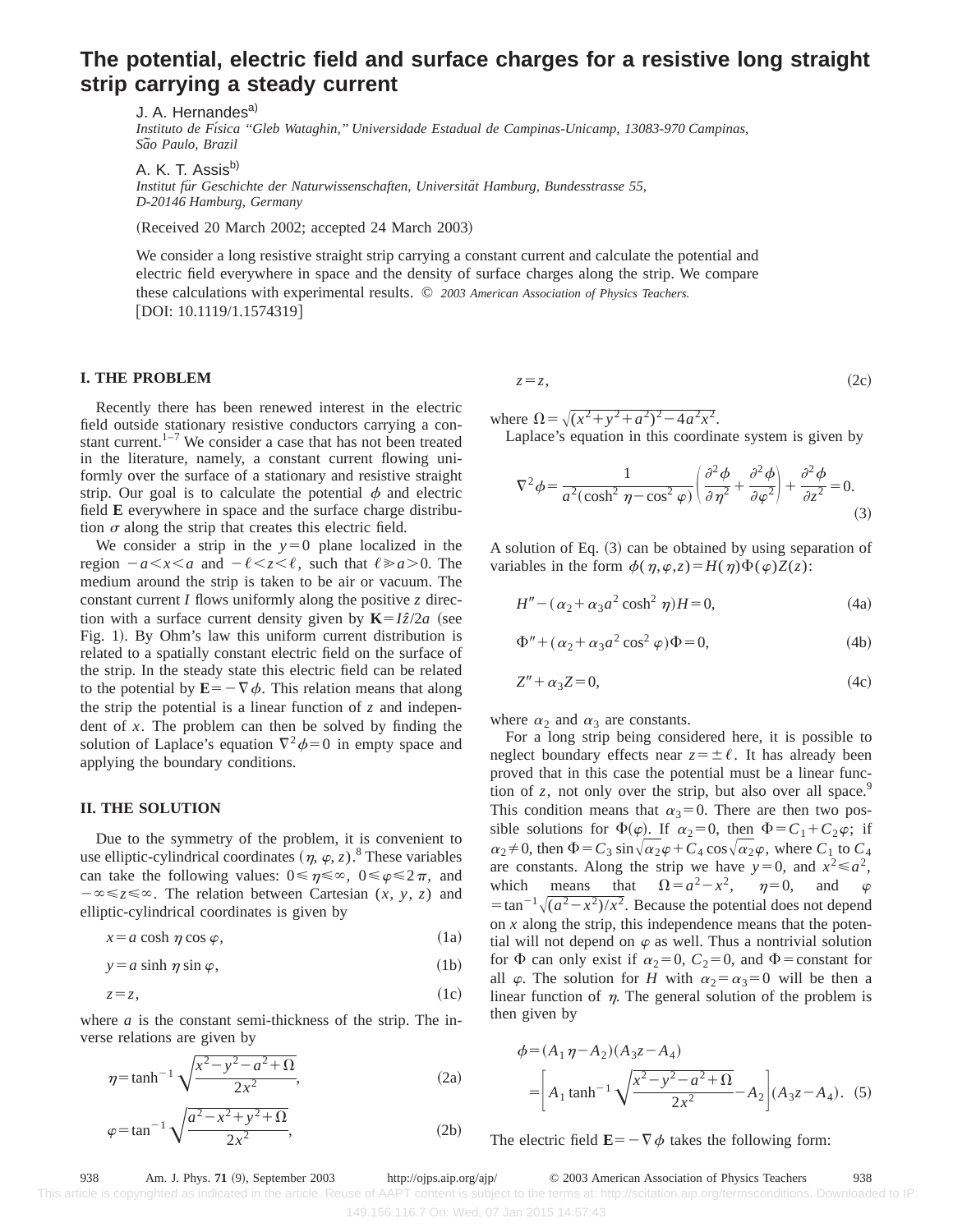

Fig. 1. A constant current *I* flows along the *z* direction of a long straight strip of length  $2\ell$  and width  $2a$  located at  $y=0$ , with a surface current density given by  $\mathbf{K} = I\hat{z}/2a$ .

$$
\mathbf{E} = -A_1 \left( \frac{|x| \sqrt{x^2 - y^2 - a^2 + \Omega}}{x\sqrt{2}\Omega} \hat{x} + \frac{|x| y\sqrt{2}}{\Omega \sqrt{x^2 - y^2 - a^2 + \Omega}} \hat{y} \right) (A_3 z - A_4) -A_3 \left( A_1 \tanh^{-1} \sqrt{\frac{x^2 - y^2 - a^2 + \Omega}{2x^2}} - A_2 \right) \hat{z}.
$$
 (6)

To find the surface charge density, we utilized the approximation close to the strip ( $|x| < a$  and  $|y| \le a$ ):

$$
\mathbf{E} \approx -A_1 \left[ \frac{x|y|}{(a^2 - x^2)^{3/2}} \hat{x} + \frac{y}{|y|\sqrt{a^2 - x^2}} \hat{y} \right] (A_3 z - A_4)
$$

$$
-A_3 \left[ A_1 \tanh^{-1} \frac{|y|}{\sqrt{a^2 - x^2}} - A_2 \right] \hat{z}.
$$
(7)

The surface charge density  $\sigma(x, z)$  can be obtained by the standard procedure utilizing Gauss's law  $\oint_{\mathcal{S}} \mathbf{E} \cdot d\mathbf{a} = Q/\varepsilon_0$ , where  $\varepsilon_0$  is the vacuum permittivity, *d***a** is a surface area element pointing outward normal to the surface in each point, and *Q* is the total charge inside the closed surface *S*. The surface charge density is then obtained by considering the limit in which  $|y| \rightarrow 0$  in Eq. (7) and a small cylindrical volume with its length much smaller then its diameter, yielding:  $\sigma = \epsilon_0 \left[ \mathbf{E}(y > 0) \cdot \hat{y} - \mathbf{E}(y < 0) \cdot (-\hat{y}) \right]$ . If we use Eq. (7), the surface charge density is found to be given by

$$
\sigma = -\frac{2\epsilon_0 A_1 (A_3 z - A_4)}{\sqrt{a^2 - x^2}}.
$$
\n(8)

#### **III. DISCUSSION**

In the plane  $y=0$  the current in the strip creates a magnetic field **B** that points along the positive (negative)  $y$  direction for  $x>0$  ( $x<0$ ). This magnetic field will act on the conduction electrons moving with drift velocity  $\mathbf{v}_d$  with a force given by  $q\mathbf{v}_d \times \mathbf{B}$  (see Fig. 2). This force will cause a redistribution of charges along the *x* direction, with negative charges concentrating along the center of the strip and posi-

Fig. 2. Magnetic force  $\mathbf{F} = q\mathbf{v}_d \times \mathbf{B}$  directed along the center of the strip acting on a conduction electron moving with drifting velocity  $\mathbf{v}_d$ . This force is due to the magnetic field **B** generated by the electric current *I* flowing along the positive *z* direction.

tive charges at the extremities  $x = \pm a$ . In the steady state this redistribution of charges will create an electric field along the  $x$  direction,  $E_x$ , that will balance the magnetic force, namely,  $|qE_x|=|qv_dB|$ .

We have disregarded this Hall electric field because it is usually much smaller than the electric field giving rise to the current.10 To estimate the orders of magnitude involved, it is easier to consider the current *I* flowing uniformly in a long cylinder of length  $2\ell$  and radius *a* along the positive *z* direction coinciding with the axis of this cylinder. This current generates a cylindrical magnetic field given by (at a distance *r*<sup>*<a*</sup> from the axis) **B**= $\mu_0 Ir \hat{\varphi}/2\pi a^2$ , where  $\mu_0$  is the vacuum permeability and  $\hat{\varphi}$  is the unit polar vector. The magnetic force acting on an electron of charge  $q = -e$  moving with drift velocity  $\mathbf{v}_d = -|\mathbf{v}_d| \hat{z}$  relative to the lattice of the wire is given by  $q\mathbf{v}_d \times \mathbf{B} = -|\mu_0 e v_d I r / 2\pi a^2 |\hat{r}$ , where  $\hat{r}$ is the unit radial vector. This inward radial force will lead to an accumulation of negative charges in the interior of the wire, which creates a radial electric field **E***<sup>r</sup>* pointing inward. In the steady state the electric and magnetic radial forces will balance one another,  $q\mathbf{E}_r = q\mathbf{v}_d \times \mathbf{B}$ , yielding  $\mathbf{E}_r$  $= -|\mu_0 v_d Ir/2\pi a^2|\hat{r}$ . This electric field increases linearly inside the wire. Its maximum value close to  $r=a$  is given by  $|E_r^{\text{max}}| = |\mu_0 v_d I/2\pi a|$ . The longitudinal electric field giving rise to the current can be obtained by Ohm's law,  $V = RI$ , where *V* is the electromotive force along the wire of resistance *R*. For a wire of length  $2\ell$  acted on by a longitudinal electric field  $|E_\ell|$  pointing along the *z* direction, this voltage is given by  $V=2\ell|E_\ell|$ , such that  $|E_\ell|=RI/2\ell$ . The ratio between the maximal radial electric field and the longitudinal one is given by  $|E_r^{\max}/E_\ell| = |\mu_0 v_d \ell / \pi a R = \mu_0 v_d g a/2|$ , where *g* is the conductivity of the wire and is related to its resistance by  $R=2\ell/g\pi a^2$ . We use the notation *g* instead of the more standard notation  $\sigma$  for the conductivity in order to avoid confusion with the surface charge density, which is represented by  $\sigma$ .

To find the order of magnitude, we consider a copper wire  $(g=5.7\times10^{7} \Omega \text{ m and } v_d \approx 4\times10^{-3} \text{ m s}^{-1}) \text{ of } 1 \text{ mm diam-}$ eter  $(a=5\times10^{-4} \text{ m})$ . With these values in Eq. (8), we obtain  $|E_r^{\text{max}}/E_\ell| \approx 7 \times 10^{-5}$ , justifying our neglect of the radial component of the electric field. Conceptually this neglect of the radial component can be explained by the fact that the Hall electric field is small because it is due to the small magnetic field produced by the conducting strip, rather than a large applied magnetic field.

We now analyze some particular cases. We first consider two limits by comparing *a* with the distance of the observation point  $r = \sqrt{x^2 + y^2}$ . If  $a^2 \ge r^2$ , we have  $\Omega \approx a^2 + y^2 - x^2$  $+2x^2y^2/a^2$  and  $\eta \approx |y|/a$ , such that

$$
\phi \approx \left( A_1 \frac{|y|}{a} - A_2 \right) (A_3 z - A_4). \tag{9}
$$

As expected, this result coincides with Eq.  $(4)$  of Ref. 11 with  $y_0=0$ , because only the case  $a^2 \gg r^2$  was considered there.

On the other hand, if  $a^2 \ll r^2$ , we have  $\Omega \approx r^2 + a^2$  $-2a^2x^2/r^2$  and  $\eta \approx \ln r/a$ , such that

$$
\phi \approx \left( A_1 \ln \frac{r}{a} - A_2 \right) (A_3 z - A_4). \tag{10}
$$

### 939 Am. J. Phys., Vol. 71, No. 9, September 2003 J. A. Hernandes and A. K. T. Assis 939

 This article is copyrighted as indicated in the article. Reuse of AAPT content is subject to the terms at: http://scitation.aip.org/termsconditions. Downloaded to IP: 149.156.116.7 On: Wed, 07 Jan 2015 14:57:43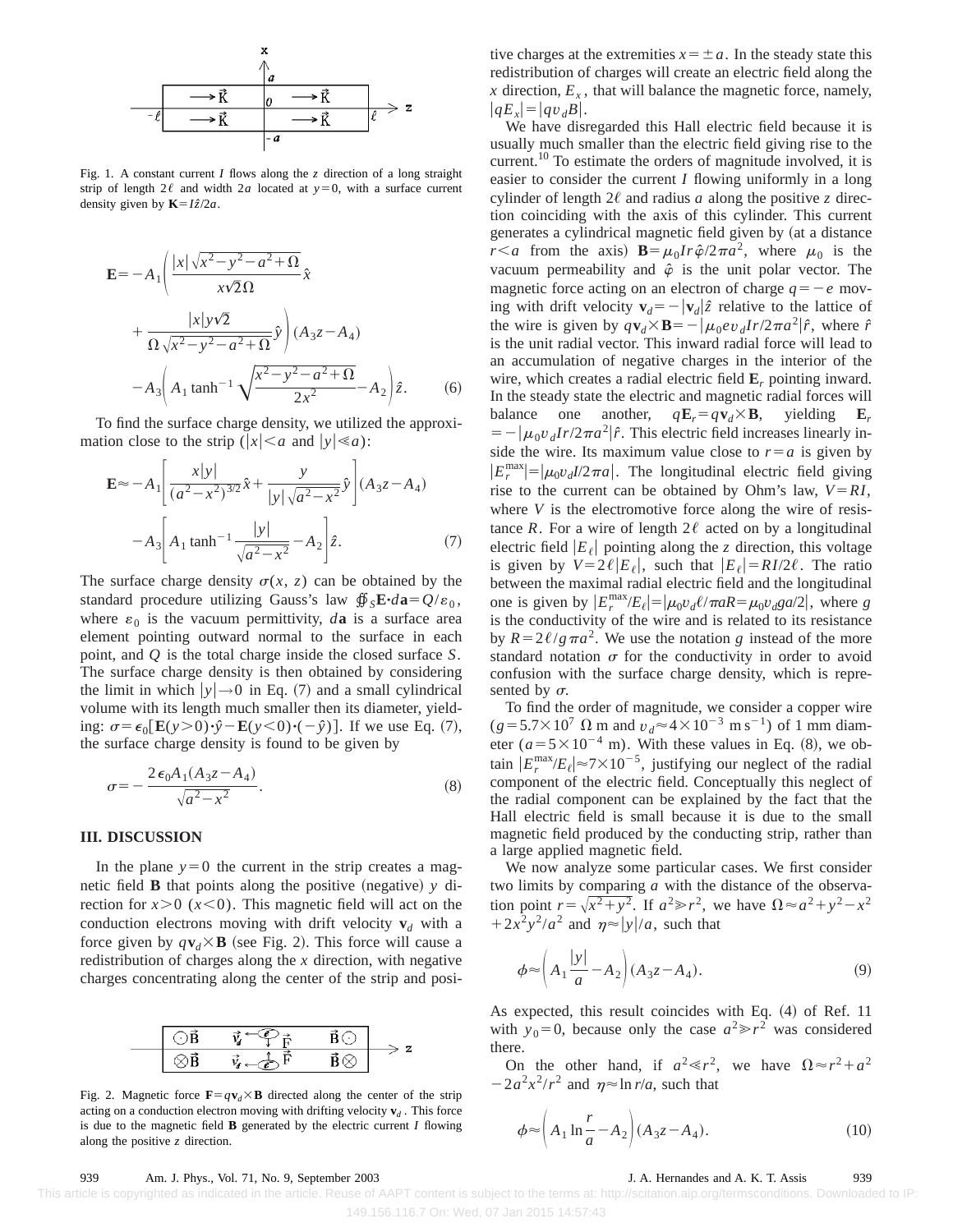This result coincides with Eq.  $(8)$  of Ref. 10 with  $A_2 / A_1$  $=$ ln(2 $\ell/a$ ), where  $\ell$  is the typical length of the wire or strip being considered, with  $\ell \ge a$ . [Note that in Ref. 10 the length of the wire along *z* goes from  $-\ell/2$  to  $\ell/2$ , while here it goes from  $-\ell$  to  $\ell$  (see Fig. 1).] This coincidence is reasonable because Eq.  $(8)$  of Ref. 10 corresponds to the potential outside a long straight cylindrical wire carrying a constant current. At a point far from the axis of the strip, both results coincide as they must.

Equation  $(6)$  indicates that there is an electric field not only along the resistive strip carrying a constant current, but also in the space surrounding it. Jefimenko has peformed some experiments that show the existence of this external electric field. The geometry of his first experiment, $12$  reproduced in plate 6 of Ref. 13, is equivalent to what has been considered here: a two-dimensional conducting strip made on a glass plate using a transparent conducting ink. To compare our calculations with his experimental results, we need the values of  $A_2/A_1$  and  $A_4/A_3$ . We take  $A_2/A_1 = 3.6$  and  $A_4/A_3=0$ . The condition  $A_4/A_3=0$  corresponds to the symmetrical case considered by Jefimenko in which the electric field is parallel to the conductor just outside of it at  $z=0$ (zero density of surface charges at  $z=0$ ).

We first consider the plane orthogonal to the strip,  $x=0$ . In this case the potential reduces to

$$
\phi = \left(A_1 \tanh^{-1} \sqrt{\frac{y^2}{y^2 + a^2}} - A_2\right) (A_3 z - A_4). \tag{11}
$$

The lines of the electric field orthogonal to the equipotentials can be obtained by the procedure in Ref. 14. These lines are represented by a function  $\psi$  such that  $\nabla \psi \cdot \nabla \phi = 0$ . Equation (11), together with the value of  $\phi$  obtained above, yield the value of  $\psi$  given by

$$
\psi = A_1 A_3 z^2 - 2A_1 A_4 z + \frac{A_1 A_3}{2} y^2
$$
  
\n
$$
- A_1 A_3 |y| \sqrt{y^2 + a^2} \cosh^{-1} \sqrt{\frac{y^2 + a^2}{a^2}}
$$
  
\n
$$
- \frac{A_1 A_3}{2} a^2 \left( \cosh^{-1} \sqrt{\frac{y^2 + a^2}{a^2}} \right)^2
$$
  
\n
$$
- \frac{A_2 A_3}{4} \left( |y| \sqrt{y^2 + a^2} + a^2 \ln \frac{|y| + \sqrt{y^2 + a^2}}{a} \right).
$$
 (12)

A plot of Eqs.  $(11)$  and  $(12)$  is given in Fig. 3.

We now consider the plane of the strip,  $y=0$ . The potential reduces to

$$
\phi(|x| \le a, 0, z) = -A_2(A_3 z - A_4),\tag{13}
$$

$$
\phi(|x| \ge a, 0, z) = \left(A_1 \tanh^{-1} \sqrt{\frac{x^2 - a^2}{x^2}} - A_2\right) (A_3 z - A_4)
$$

$$
= \left(A_1 \cosh^{-1} \frac{|x|}{a} - A_2\right) (A_3 z - A_4). \quad (14)
$$

When there is no current in the strip, the potential along it is a constant for all  $z$ . From Eq.  $(13)$  this condition implies that  $A_3=0$ . This value of  $A_3$  in Eqs. (5), (6), and (8) reduces these equations to the known electrostatic solution of a strip charged to a constant potential.<sup>15</sup>



Fig. 3. Equipotential lines (dashed) and electric field lines (continuous) in the  $x=0$  plane. The bold horizontal lines represent the intersection with the plane of the strip. We use the values  $A_2 / A_1 = 3.6$  and  $A_4 / A_3 = 0$ .

By a similar procedure, the lines of electric field for the plane  $y=0$  are given by

$$
\psi(|x| \le a, 0, z) = A_2 A_3 a x,
$$
\n(15)  
\n
$$
\psi(|x| \ge a, 0, z) = A_1 A_3 z^2 - 2A_1 A_4 z + \frac{A_1 A_3}{2} x^2
$$
\n
$$
-A_1 A_3 |x| \sqrt{x^2 - a^2} \cosh^{-1} \frac{|x|}{a}
$$
\n
$$
+ \frac{A_1 A_3}{2} a^2 \left( \cosh^{-1} \frac{|x|}{a} \right)
$$
\n
$$
- \frac{A_2 A_3}{4} \left( |x| \sqrt{x^2 - a^2} - a^2 \ln \frac{|x| + \sqrt{x^2 - a^2}}{a} \right).
$$
\n(16)

A plot of Eqs.  $(13)$ – $(16)$  is presented in Fig. 4. Figure 5 presents the theoretical electric field lines and equipotential lines overlaid on the experimental results of Ref. 12, where the lines of the electric field in the plane of the strip are mapped by spreading grass seeds above and around the twodimensional conducting strip painted on glass plates. The seeds are polarized in the presence of an electric field and align themselves with it. The lines of electric field are then observed in analogy with iron fillings generating the lines of magnetic field. In Fig. 5 the electric field lines from Fig. 4 are overlaid on the experimental results of Jefimenko, Fig. 1 of Ref. 12 or plate 6 of Ref. 13. It should be mentioned that the grass seeds are dielectric bodies and themselves change the electric fields in their vicinity, so the experimental field maps cannot be exact; nevertheless, the correspondence found here is reasonable.

The equipotential lines also were measured in Ref. 16 where a rectangular hollow chamber with electrodes (alumi-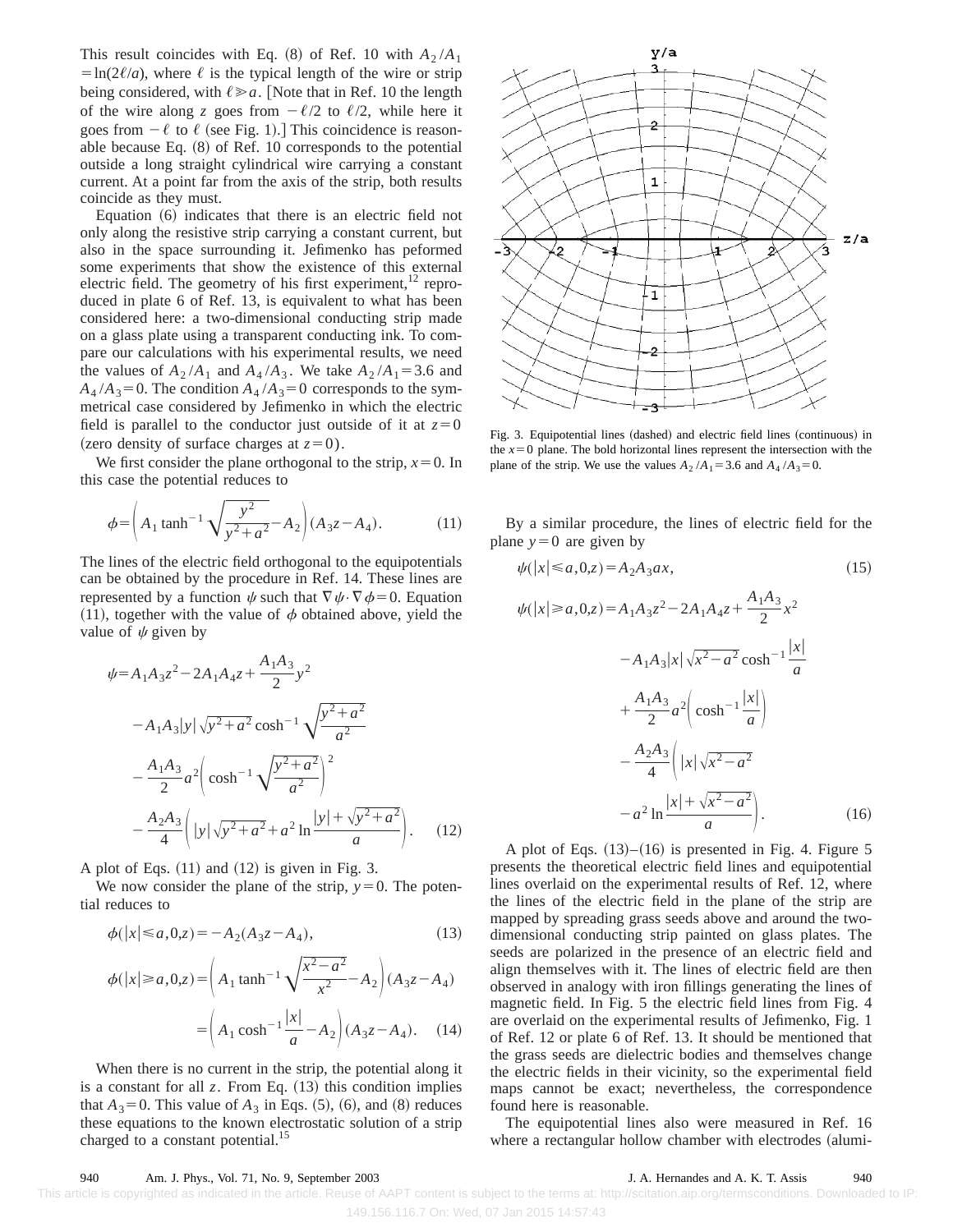

Fig. 4. Equipotential lines (dashed) and electric field lines (continuous) in the  $y=0$  plane. The bold horizontal lines represent the boundaries of the strip at  $x/a = 1$  and  $x/a = -1$ . We assume  $A_2/A_1 = 3.6$  and  $A_4/A_3 = 0$ .

num foil) for end walls and semi-conducting side walls (graphite paper strips) carrying uniform current was used. Eighty volts were applied to the electrodes and the equipotential lines were mapped utilizing a radioactive alpha source to ionize the air at the points where the field was to be measured. The alpha source acquired the same potential as the field at those points and the potential was measured with an electronic electrometer connected to the alpha source. In Fig. 6 the experimental result of Ref. 16 is superimposed on the equipotential lines calculated utilizing Eqs.  $(15)$  and  $(16)$ with  $A_2/A_1 = 3.0$  and  $A_4/A_3 = 0$ . The agreement is not as



Fig. 6. Equipotential lines in the  $y=0$  plane overlaid on Fig. 3(a) of Ref. 16. We use  $A_2 / A_1 = 3.0$  and  $A_4 / A_3 = 0$ .

good as in Fig. 5 for two reasons: One reason is that our calculations are for a two-dimensional geometry, while the experiment in Ref. 16 was performed in a three-dimensional rectangular chamber. The second reason is that in the grass seed experiment $12$  the ratio of the length to the thickness of the conductor was 7, but in the second experiment<sup>16</sup> this ratio



Fig. 5. Electric field lines of Fig. 4 overlaid on plate 6 of Ref. 13.